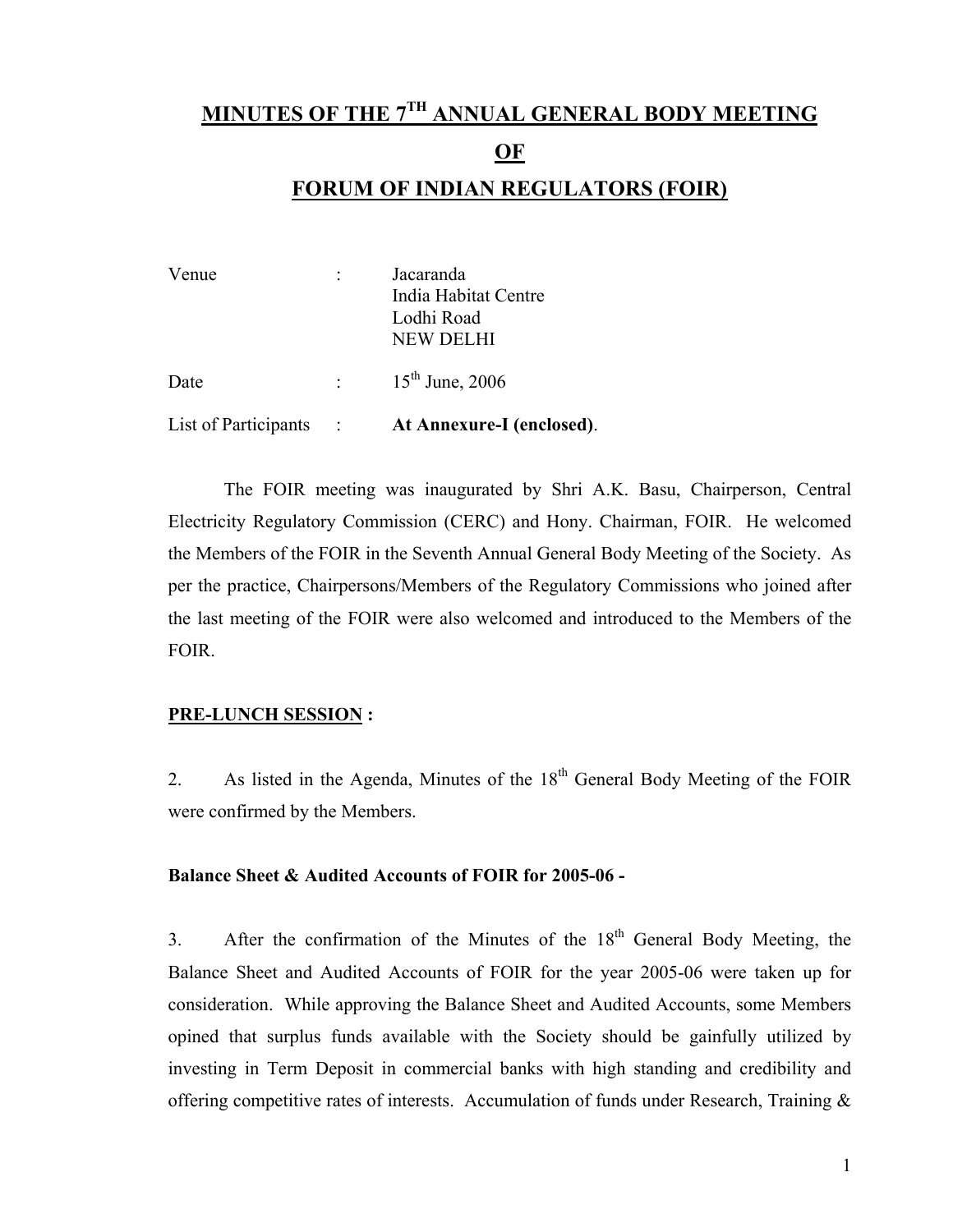Information head was also discussed and it was felt that further research/studies could be commissioned on issues of critical importance for the Regulatory Commissions. After discussion, **it was decided that Consumer Advocacy being the burning issue facing all Regulatory Commissions in the country, a study might be commissioned for recommending measures for enhanced interface of the Regulatory Commissions with the public.** A Group consisting of the following Members was constituted for the engagement of Researcher/Consultant :-

- (i) Shri Divaker Dev, Chairperson, UERC;
- (ii) Shri S.K.F. Kujur, Chairperson, JERC;
- (iii) Shri S.K. Misra, Chairperson, CSERC;
- (iv) Dr. Pramod Deo, Chairperson, MERC;
- (v) Shri Surinder Pal, Member, APERC; and
- (vi) Smt. Baljit Bains, Member, PSERC.

# **It was also decided that the Group would meet on 21st July, 2006 in the office of CERC at New Delhi for the purpose.**

### **Appointment of Auditors for 2006-07 and fixing of their remuneration -**

4. After approval of the Balance Sheet and Audited Accounts of FOIR for 2005-06, the issue of appointment of Auditors for the year 2006-07 was taken up. As circulated in the form of background paper, it was informed that the present Auditor, namely, M/s. Thakur, Vaidyanath Aiyar & Co., Chartered Accountant, New Delhi has been auditing the accounts of the FOIR for more than three years. It was also informed by Shri A.K. Sachan, Secretary, CERC and Executive Secretary, FOIR that recently CERC had engaged Chartered Accountant firm for preparation of its accounts by inviting bids from various Audit firms in which M/s. K.B. Kalra & Co., Chartered Accountants, New Delhi had emerged as the lowest bidder. The same firm, namely, M/s. K.B. Kalra & Co., Chartered Accountants, New Delhi was separately asked to indicate audit fee for auditing the accounts of the FOIR. The firm quoted Rs.14,500/- plus service tax etc. which was less than Rs.15,000/- plus taxes being charged by the present Auditor, namely, M/s. Thakur,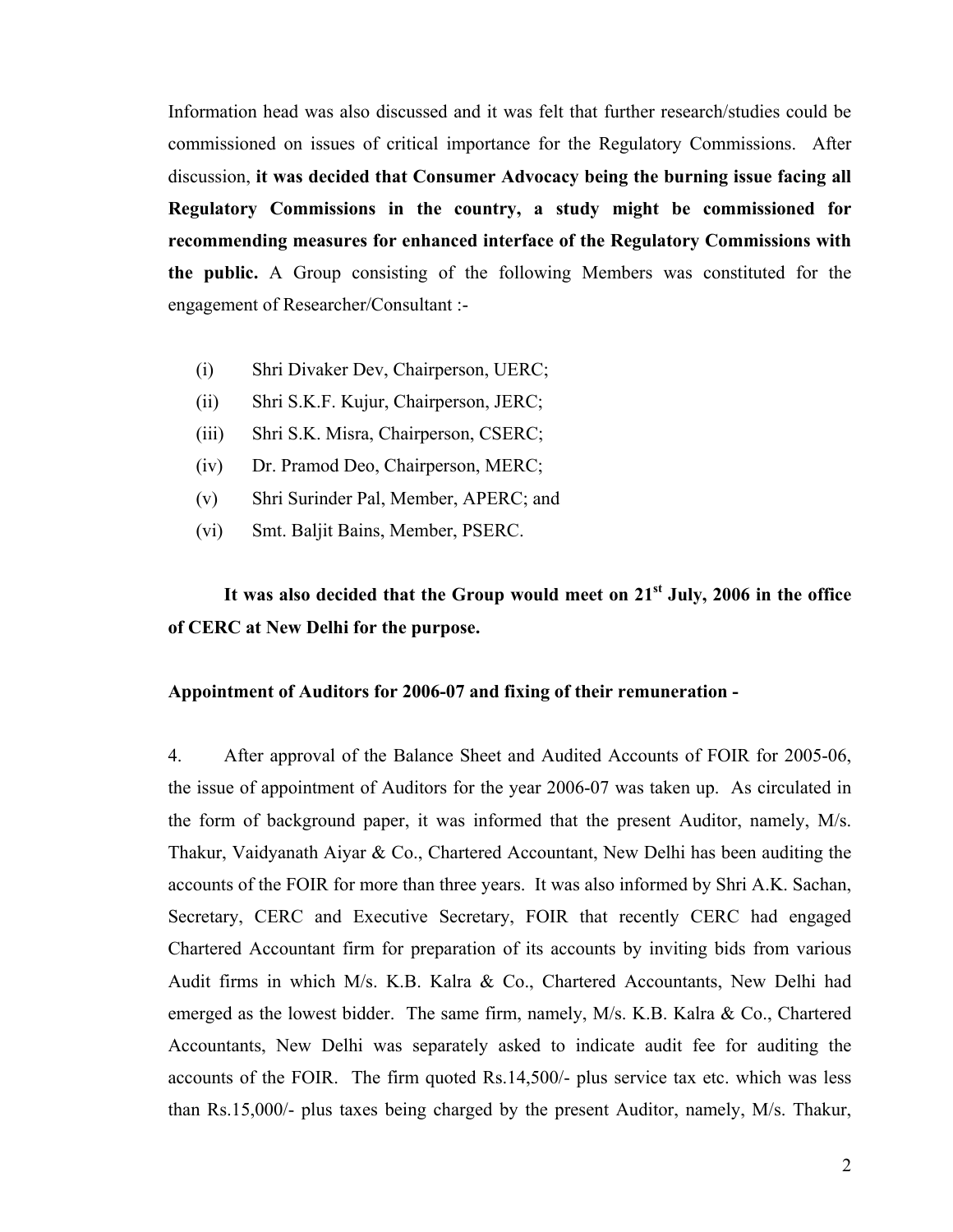Vaidyanath Aiyar & Co., Chartered Accountant, New Delhi. After discussion on the subject, **it was decided that the present Auditor should ideally be changed as it has been auditing the accounts for more than three years. Since, CERC had already engaged M/s. K.B. Kalra & Co., Chartered Accountants, New Delhi and in view of the fact that they had quoted audit fee which was less than what was being charged by the present Auditor of the Society, M/s. K.B. Kalra & Co., Chartered Accountants, New Delhi might be engaged as Auditor for the year 2006-07 for auditing the accounts of FOIR for an audit fee of Rs.14,500/- plus service tax.** 

### **Budget for the year 2006-07 -**

5. The estimated budget for the year 2006-07 as circulated was discussed in detail. It was decided that the budget estimate of Rs.10,00,000/- earmarked as Research, Training & Information head should be enhanced to Rs.15,00,000/- to take care of the payment towards Consultants to be engaged for preparing a report on "Measures to Enhance the Interface of the Regulatory Commissions with the Public". **The budget for the year 2006-07 was approved as under :-** 

| S. No.         | <b>Head</b>                      | 2005-06   | 2006-07                |
|----------------|----------------------------------|-----------|------------------------|
|                |                                  | (Actual)  | <b>Budget Estimate</b> |
| <b>INCOME</b>  |                                  |           |                        |
|                | Member's Subscription            | 28,00,000 | 23,00,000              |
| $\overline{2}$ | Interest on FDR                  | 2,87,648  | 3,50,000               |
| 3              | Interest on Saving Bank & Others | 1,25,425  | 50,000                 |
|                | <b>Total (Rs.)</b>               | 32,13,073 | 27,00,000              |
|                | <b>EXPENDITURE</b>               |           |                        |
|                | Contribution to FOR              | 10,00,000 |                        |
| 2              | Meeting Expenses                 | 5,95,137  | 8,00,000               |
| 3              | <b>Travelling Expenses</b>       | 14,814    | 20,000                 |
| $\overline{4}$ | Postage & Stamps                 | 5,005     | 10,000                 |
| 5              | Printing & Stationery            | 3,960     | 10,000                 |
| 7              | Honorarium                       | 20,000    | 20,000                 |
| 8              | Miscellaneous Expenses           | 3,096     | 10,000                 |
| 9              | <b>Audit Fee</b>                 | 16,836    | 18,000                 |
| 10             | Membership IHC                   | 21,020    | 22,000                 |

**BUDGET FOR THE YEAR 2006-07**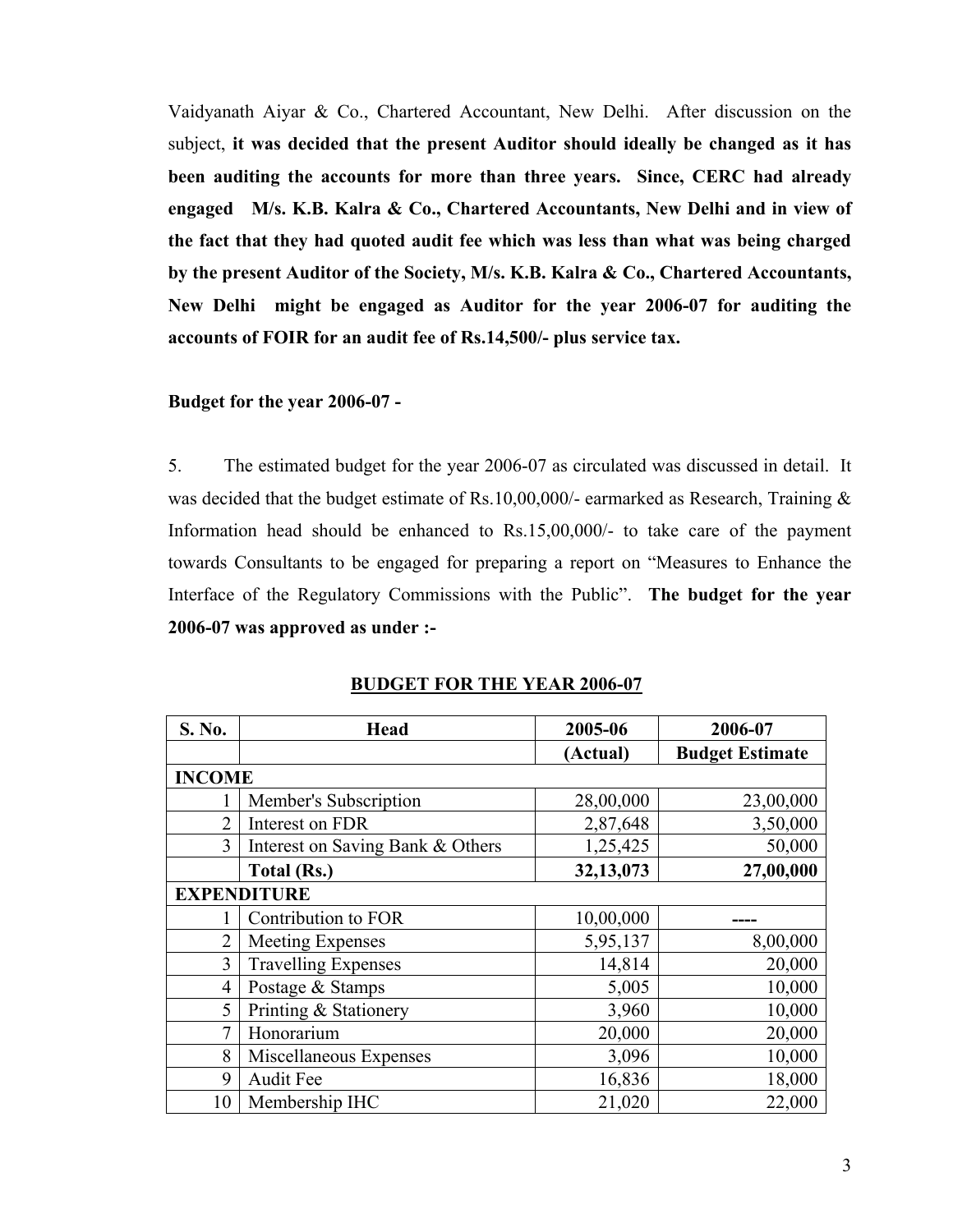|    | Web site maintenance expenses | 13,018    | 20,000    |
|----|-------------------------------|-----------|-----------|
| 12 | Advertisement expenses        | 69,132    | 50,000    |
|    | Total (Rs.)                   | 17,62,018 | 9,80,000  |
| 13 | Research, Trg. & Information  | 3,23,326  | 15,00,000 |
|    | <b>Grand Total (Rs.)</b>      | 20,85,344 | 24,80,000 |

# **Election of Governing Body Members -**

6. The issue of election of Governing Body Members of FOIR was discussed by the existing Governing Body in its  $20<sup>th</sup>$  Meeting held in the office of CERC at New Delhi on 26<sup>th</sup> May, 2006 wherein it was decided that as per the convention, vacancies in the Governing Body be filled based on seniority of the Chairpersons of the Electricity Regulatory Commissions in terms of their appointment as Chairpersons. Minutes of the meeting of the Governing Body dated  $26<sup>th</sup>$  May, 2006 proposing the names of persons and duration of incumbency against different posts in the Governing Body as per the following details, was approved by the Members :-

|                                     |            | <b>Date</b>              |
|-------------------------------------|------------|--------------------------|
|                                     | From       | T <sub>0</sub>           |
| Hony. Chairman                      | (One Post) |                          |
| Shri A.K. Basu, Chairman CERC       | 15.06.2006 | 23.03.2007               |
| Shri Divakar Dev, Chairman UERC     | 24.03.2007 | 01.05.2007               |
| Shri S.N. Ghosh, Chairman, WBERC    | 02.05.2007 | Till 8 <sup>th</sup> AGM |
|                                     |            |                          |
| <b>Hony. Senior Vice-Chairman</b>   | (One Post) |                          |
| Shri D.C. Sahoo, Chairman OERC      | 15.06.2006 | 31.10.2006               |
| Shri P.K. Mehrotra, Chairman, MPERC | 01.11.2006 | 14.02.2007               |
| Shri Divakar Dev, Chairman UERC     | 15.02.2007 | 23.03.2007               |
| Shri S.N. Ghosh, Chairman WBERC     | 24.03.2007 | 01.05.2007               |
| Shri S.K.F. Kujur, Chairman JERC    | 02.05.2007 | Till $8^{th}$ AGM        |
|                                     |            |                          |
| Hony. Vice-Chairman                 | (One Post) |                          |
| Shri P.K. Mehrotra, Chairman MPERC  | 15.06.2006 | 31.10.2006               |
| Shri Divakar Dev,                   | 01.11.2006 | 14.02.2007               |
| Chairman UERC                       |            |                          |
| Shri S.N. Ghosh, Chairman WBERC     | 15.02.2007 | 23.03.2007               |
| Shri S.K.F. Kujur, Chairman JERC    | 24.03.2007 | 01.05.2007               |
| Shri G. Subba Rao, Chairman GERC    | 02.05.2007 | Till $8^{th}$ AGM        |
|                                     |            |                          |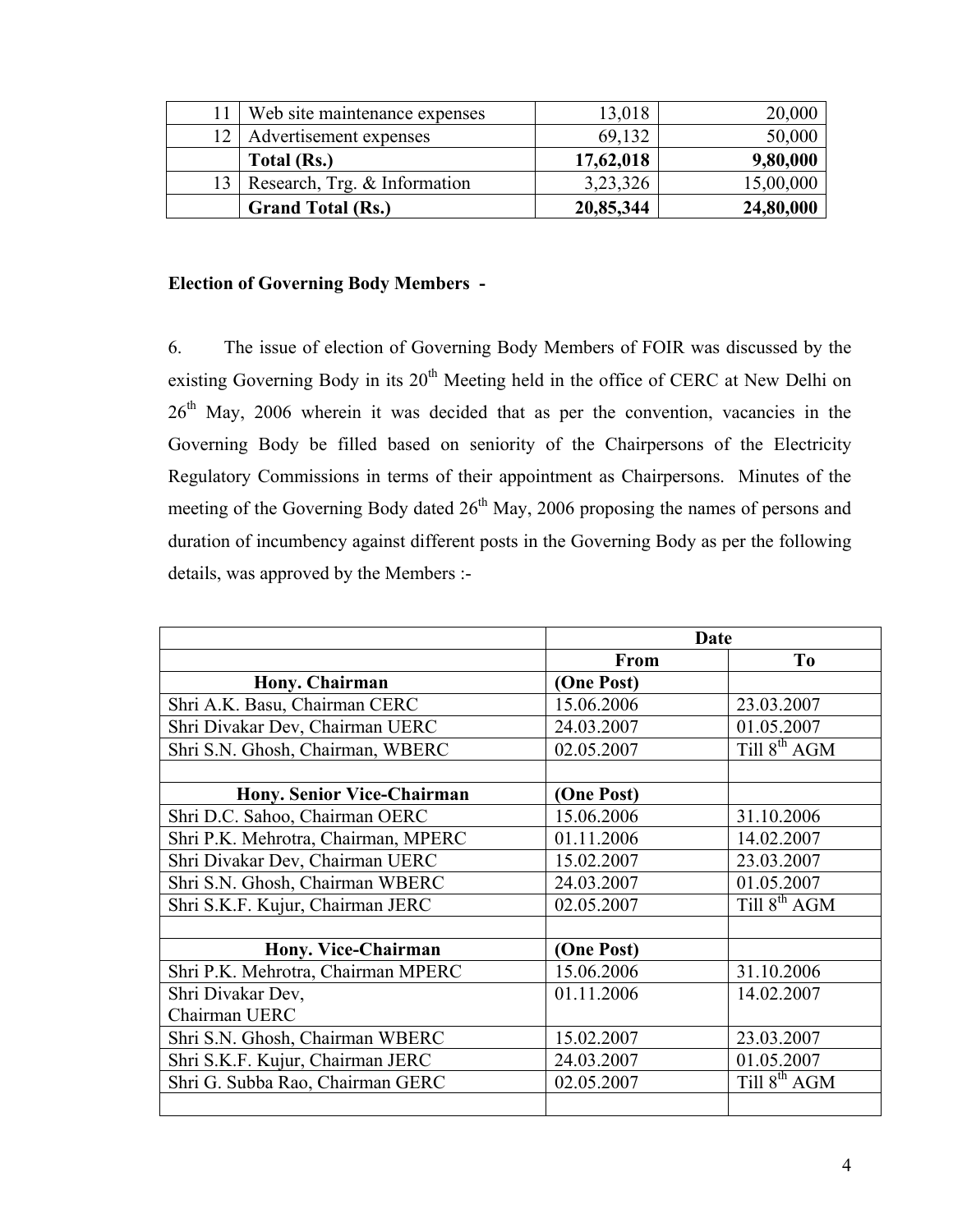| <b>Members Governing Body</b>            | (Three Posts) |                          |
|------------------------------------------|---------------|--------------------------|
| Shri A. Balraj, Chairman TNERC           | 15.06.2006    | 06.07.2006               |
| Shri Divakar Dev, Chairman, UERC         | 15.06.2006    | 31.10.2006               |
| Shri S.N. Ghosh                          | 15.06.2006    | 14.02.2007               |
| Shri S.K.F. Kujur, Chairman JERC         | 07.07.2006    | 23.03.2007               |
| Shri G. Subba Rao, Chairman GERC         | 01.11.2006    | 01.05.2007               |
| Shri Vijoy Kumar, Chairman, UPERC        | 15.02.2007    | Till 8 <sup>th</sup> AGM |
| Shri S.S. Chakraborty, Chairman, TERC    | 24.03.2007    | Till $8^{th}$ AGM        |
| Shri Shri K.B. Pillai, Chairman, J&K ERC | 02.05.2007    | Till $8^{th}$ AGM        |
|                                          |               |                          |
| <b>Hony. Secretary</b>                   | (One Post)    |                          |
| Shri A.H. Jung, Member CERC              | 15.06.2006    | 06.02.2007               |
| Shri Bhanu Bhushan, Member CERC          | 07.02.2007    | Till 8 <sup>th</sup> AGM |
|                                          |               |                          |
| <b>Hony. Treasurer</b>                   | (One Post)    |                          |
| Shri Bhanu Bhushan, Member CERC          | 15.06.2006    | 06.02.2007               |
| New Member, CERC                         | 07.02.2007    | Till $8^{th}$ AGM        |

#### **Discussion on Status of Implementation of Intra-State ABT -**

7. Shri A.K. Basu, Chairperson, CERC informed that the National Electricity Policy required implementation of intra-State ABT by February, 2006. However, as per the information available with FOIR Secretariat, only two States, namely Madhya Pradesh and Maharashtra have issued Consultation Papers on intra-State ABT. He also informed that so far as the intra-State Generating Plants of CPSUs are concerned, ABT has been implemented for most of such stations. The preparedness on the part of the States in terms of implementation of intra-State ABT was discussed in detail. It was informed that Gujarat, Karnataka, Orissa and Rajasthan are at advance stages of implementing the intra-State ABT. Chairperson, Gujarat ERC informed that ABT was likely to be implemented by 15.08.2006. Some State Commissions expressed operational difficulties in implementing intra-State ABT. It was argued that issues regarding specification of meters, upgradation of SLDCs, procurement of hardware etc., were confronting the implementation of ABT at the State level. Shri P.K. Mehrotra, Chairperson, MPERC also highlighted that willingness of the utilities as also positive support from the Government were crucial to implementation of intra-State ABT. For instance, in his State, a trading company had been constituted consequent to the restructuring of MPSEB and there had not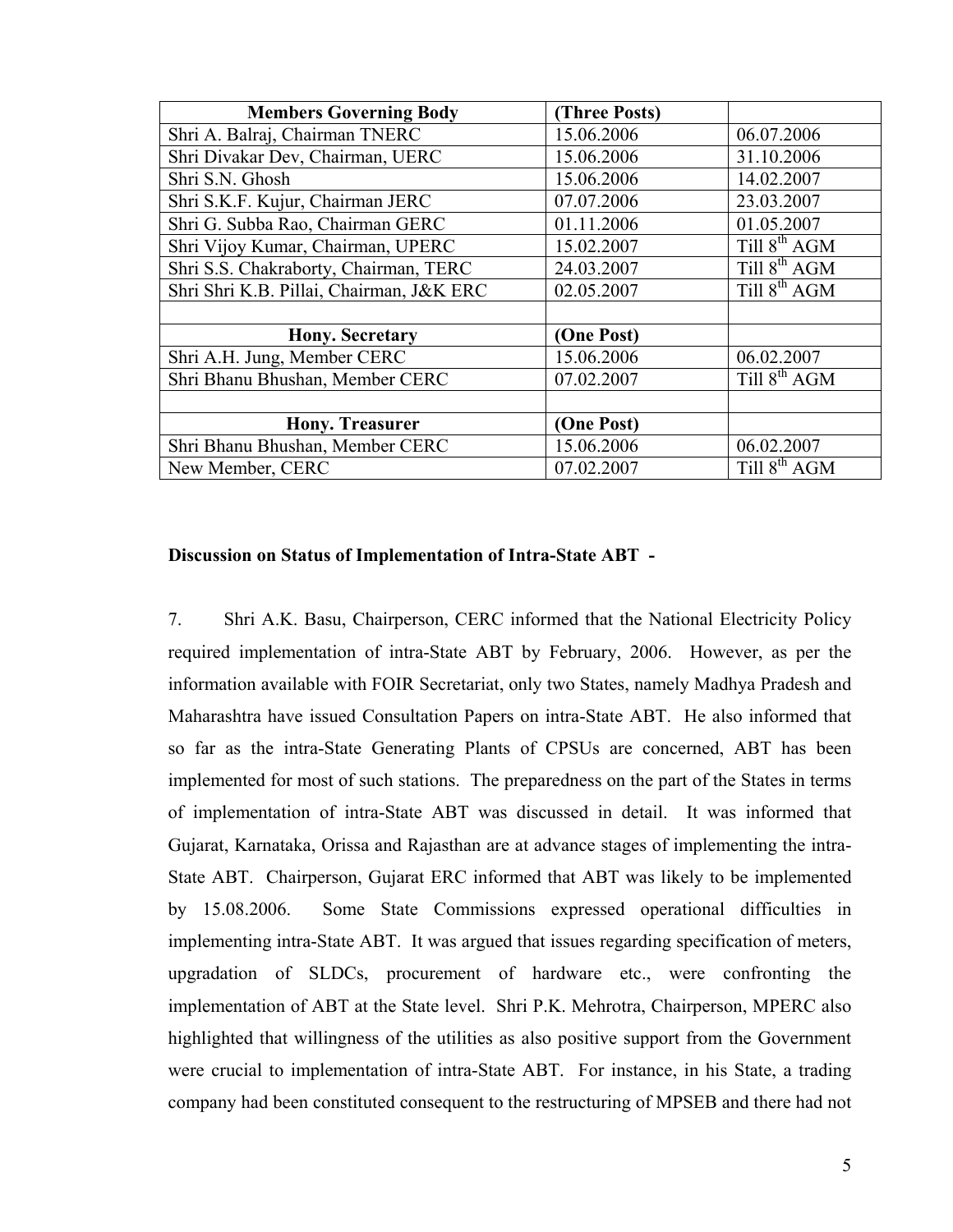been any direct allocation of power to the distribution companies so far. This was not only against the spirit of the Electricity Act, 2003, but also had the potential of rendering ineffective, the efforts towards implementing ABT at the State level. He urged CERC to take up this matter with the Ministry of Power so that the flawed processes of restructuring of SEBs were reversed. Chairperson, MPERC was requested to make the formal reference to Chairperson, CERC so that the matter could be taken up with Government. It was, however, generally agreed that by September, 2006, all SERCs would come up with Consultation Papers on implementation of intra-State ABT.

### **Discussion on the request of IIT, Delhi for Grant of Rebate/Subsidy on electricity charges in respect of IITs -**

8. The request of IIT, Delhi for grant of rebate/subsidy on electricity charges in respect of IITs or categorization of IITs under a special category different from commercial category – was discussed. Chairperson, Uttaranchal ERC informed that for IIT, Roorkee, a special category had been created wherein 40% of their consumptions was treated as commercial and 60% as residential. Chairperson, MPERC informed that a separate category had been created for power supply to Universities. Many Members, however, felt that any special treatment to one educational institution will trigger similar request from other institutions. It was, therefore, felt that it was an issue which should be left to the discretion of the State Commissions to take a view based on the prevailing circumstances in the State.

#### **Discussion on Metering Regulation by CEA -**

9. Shri Rakesh Nath, Chairperson, CEA indicated that the Metering Regulation notified by the CEA under the Electricity Act, 2003 provided inter alia for installation of consumer meters either at consumer premises or outside the consumer premises and where the meters were installed outside the consumer premises, the licensee should provide real time display unit at the consumer premises for his information to indicate the electricity consumption by the consumer. Shri Rakesh Nath, Chairperson, CEA highlighted that representations had been received on this subject wherein it had been stated that the cost of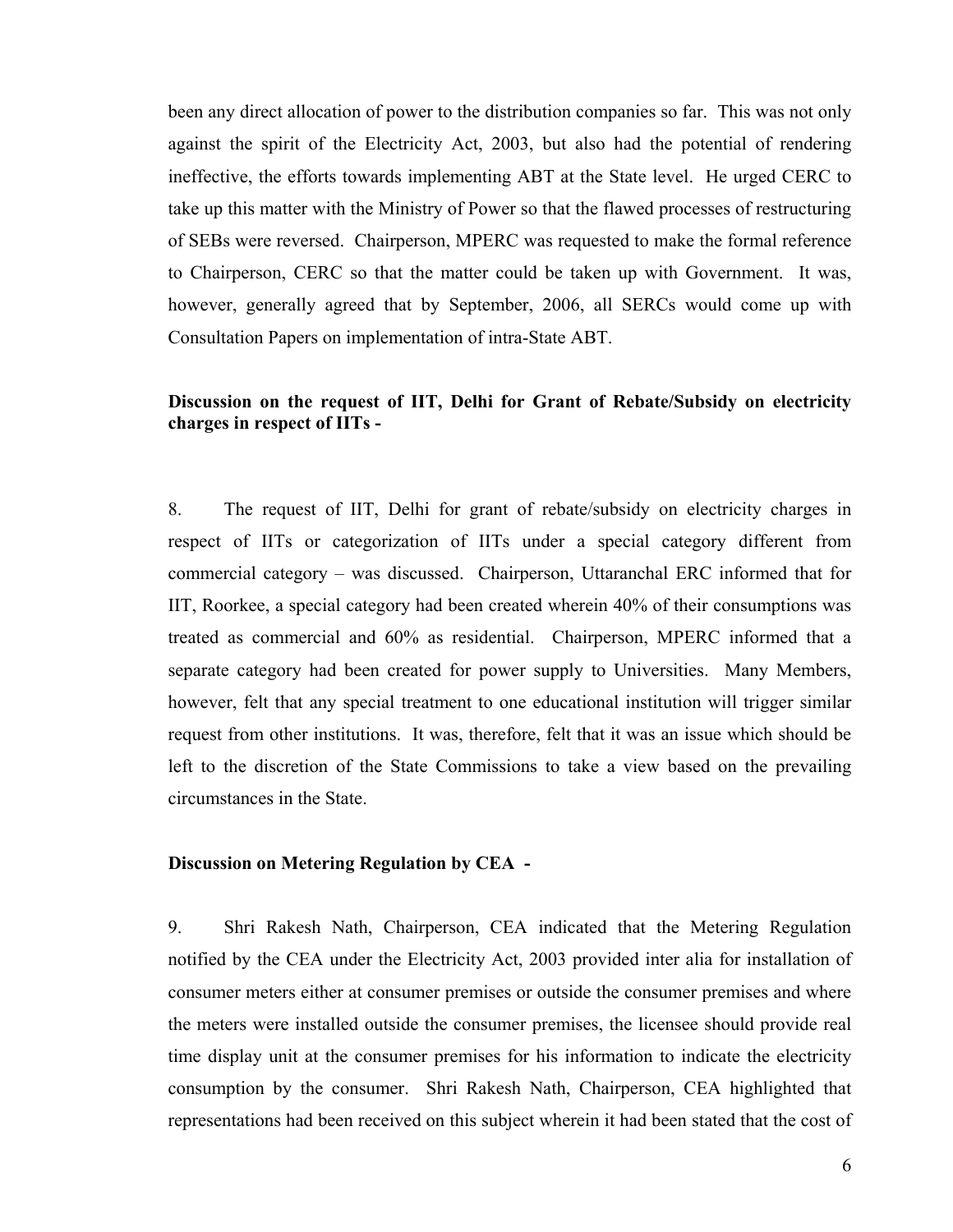the display unit was substantial and that the installation of the display unit should not be made mandatory and that it should be installed provided the consumer paid for it. He requested the Members to give their views on the issue. Most of the Members welcomed the provision in CEA's Regulation providing for the option of installation of meters outside the consumer premises and felt that this would go a long way in curbing theft of electricity. Divergent views, however, were expressed on the issue of recovery of additional cost for the display unit. After discussion, it was decided that the CEA Regulation on the issue was alright and needed no change. However, about extra charge for display unit, this should be left to the individual State Commissions to decide.

#### **POST-LUNCH SESSION :**

### **Presentation on "Power Shortages" -**

10. Shri Bhanu Bhushan, Member, CERC made a presentation on "Power Shortages" wherein he impressed upon the need for tapping surplus captive generation etc. and recovery of costs for them should be linked to frequency linked UI rates. He felt that this would help redress power shortages in the country. Various issues in this regard were raised by the Members to which Shri Bhanu Bhushan responded.

#### **Presentation on the Draft Report on "Various Models of Rural Electrification" –**

11. M/s. Ernst & Young made a presentation on the draft report on "Various Models of Rural Electrification". M/s. Ernst & Young were engaged as Consultant for suggesting "Various Models of Rural Electrification". The Consultant in its presentation briefed the Members of the progress it had made on arriving at its recommendations. The Consultant informed that the draft report in this regard would be submitted to the Task Force already constituted for the purpose. It was opined by some Members that more spadework was required to be done by the Consultant before finalizing its report. It was decided to enlarge the Task Force which would now consist of :-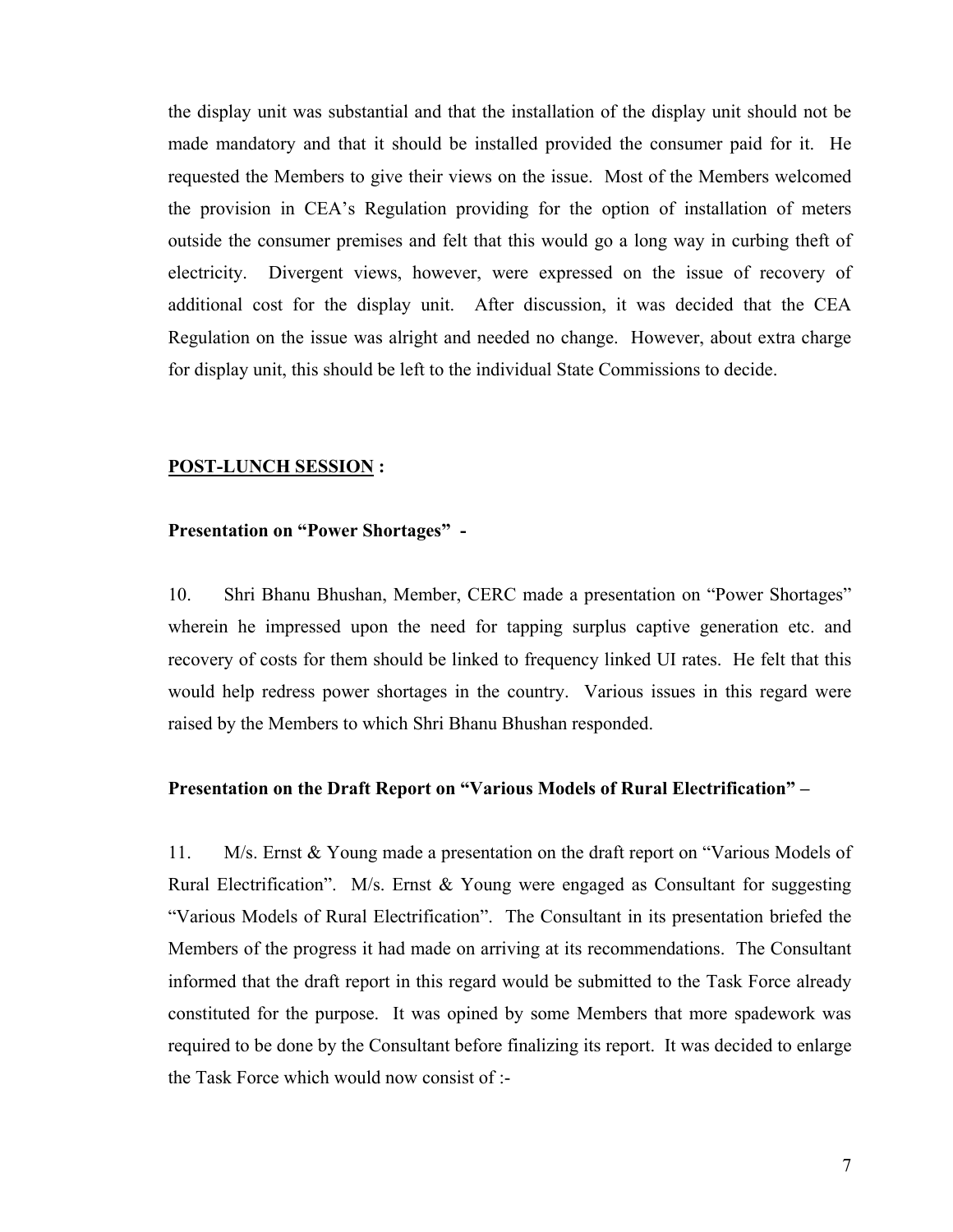- (i) Shri P.K. Mehrotra, Chairperson, MPERC
- (ii) Dr. Pramod Deo, Chairperson, MERC
- (iii) Shri K.B. Pillai, Chairperson, J&K ERC
- (iv) Shri Vinay Kohli, Chairperson, Meghalaya SERC
- (v) Shri P.C. Verma, Member, JSERC
- (vi) Shri R.D. Gupta, Member, UPERC
- (vii) Shri P. Ray, Member, WBERC
- (viii) Shri V.K. Khanna, Member, UERC.

12. At the end of the meeting, development and experience of the various Regulatory Commissions were discussed. Shri A.K. Basu, Chairperson, CERC wanted the Members to indicate the status regarding "Distribution Open Access". After discussion, it was revealed that so far 17 cases of Open Access had been approved by different State Commissions in the country, as per the following details :-

| S.<br>NO. | <b>NAME OF THE</b><br><b>STATE</b> |                              | <b>NAME OF THE COMPANY</b>                                                                                                                           | <b>Whether Captive /</b><br>Consumer        |
|-----------|------------------------------------|------------------------------|------------------------------------------------------------------------------------------------------------------------------------------------------|---------------------------------------------|
| 01.       | <b>RAJASTHAN</b>                   | (i)<br>(ii)<br>(iii)<br>(iv) | Aditya Cement,<br>Chitorgarh<br><b>DCM</b> Sriram<br>Hindustan Zinc<br>Binani Cement Ltd.,<br>Sirohi                                                 | Captive<br>Captive<br>Captive<br>Captive    |
| 02.       | <b>WEST BENGAL</b>                 | (i)<br>(ii)<br>(iii)         | <b>Bhushan Limited</b><br>Indal<br><b>Electrosteel Castings</b><br>Limited                                                                           | Captive<br>Captive<br>Captive               |
| 03.       | <b>CHHATTISGARH</b>                | (i)<br>(ii)<br>(iii)<br>(iv) | Real Ispat & Power<br>Ltd., Raipur<br>Indo-Lahiri Bio<br>Power Ltd., Raipur<br>Bajrang Power &<br>Ispat Limited, Raipur<br>Vandana Global,<br>Raipur | Captive<br><b>IPP</b><br>Captive<br>Captive |
| 04.       | <b>GUJARAT</b>                     | (i)                          | <b>Remy Metal</b>                                                                                                                                    | <b>Consumer</b>                             |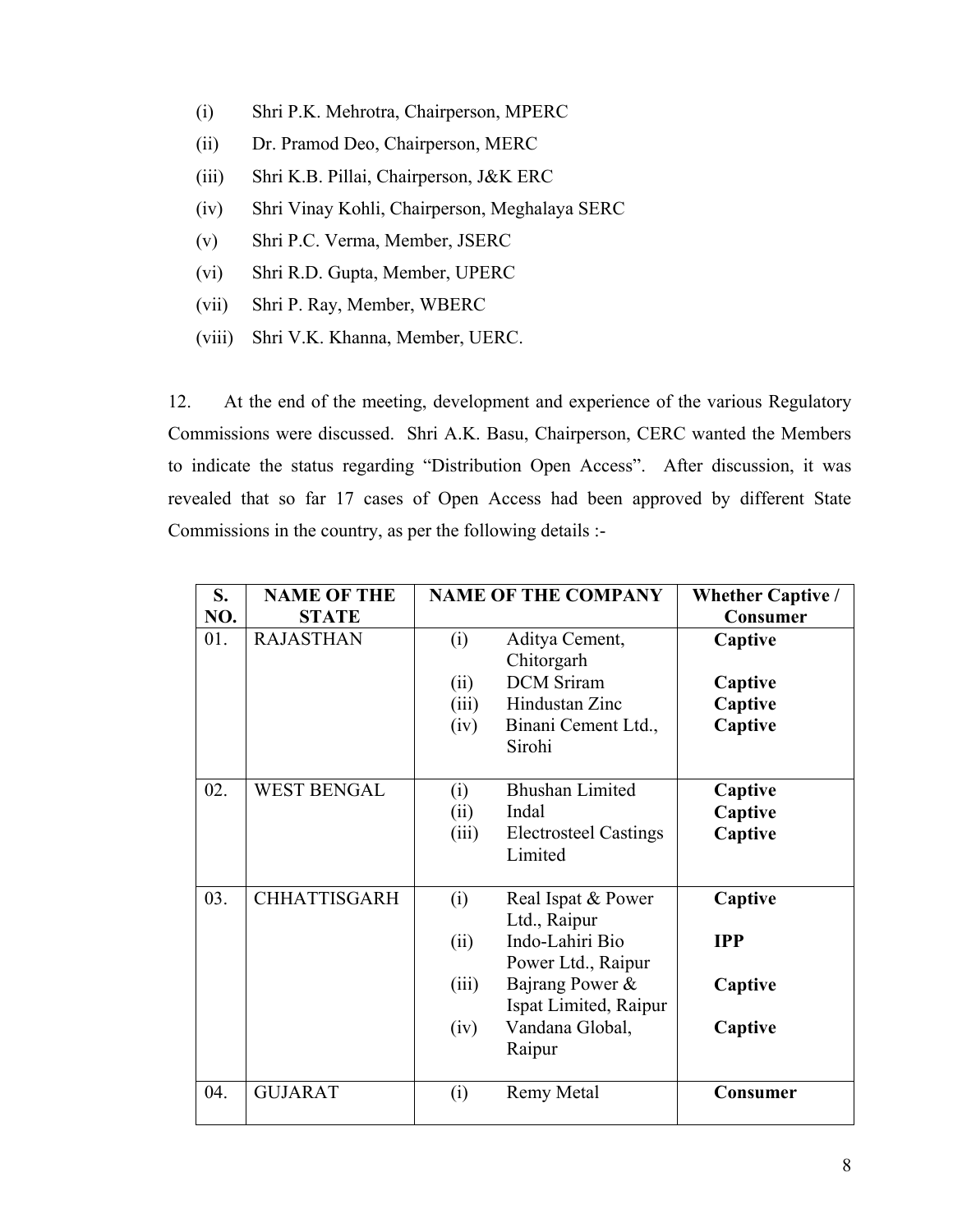| 05. | <b>JHARKHAND</b> | $\left( 1\right)$            | Tata Iron & Steel Co.<br>Ltd., Noamundi,<br>West Singhbhum.                                            | <b>Consumer</b>                                           |
|-----|------------------|------------------------------|--------------------------------------------------------------------------------------------------------|-----------------------------------------------------------|
| 06. | <b>PUNJAB</b>    | (i)<br>(ii)<br>(iii)<br>(iv) | Punjab Alkali &<br>Chemicals Ltd.<br>Gujarat Ambuja<br>Cement Ltd.<br>Siel Limited<br>NFL, Nangal Unit | <b>Consumer</b><br>Captive<br><b>Consumer</b><br>Consumer |

13. As part of experience sharing, Shri B.C. Jena, Member OERC informed about the recent Orders passed by the Appellate Tribunal for Electricity whrein two Special Officers had been appointed with the powers to inspect the functioning of GRIDCO and the DISCOMs.

# 14. **It was also decided that the next meeting of the FOIR would be held in the first week of December, 2006 at Thiruvananthapuram, Kerala.**

The meeting ended with a vote of thanks to the Chair.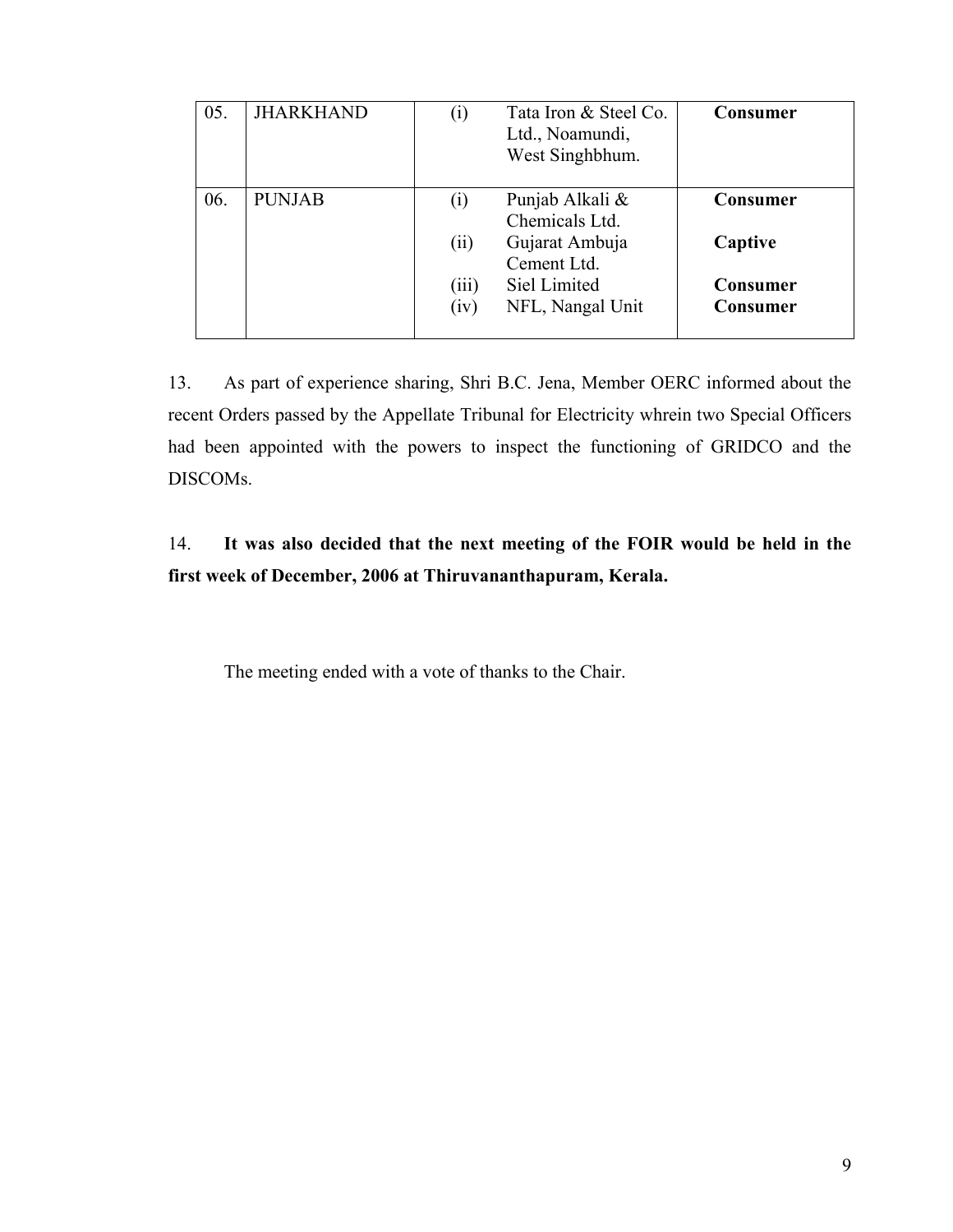# **LIST OF PARTICIPANTS ATTENDED THE 7TH ANNUAL GENERAL BODY MEETING**

# **OF**

# **FORUM OF INDIAN REGULATORS ( FOIR ) HELD ON 15TH JUNE, 2005 AT INDIA HABITAT CENTRE, NEW DELHI.**

| S. No. | Name                           | <b>Designation</b>         |
|--------|--------------------------------|----------------------------|
| 01.    | Shri A.K. Basu                 | Chairperson, CERC          |
| 02.    | Shri S.K. Misra                | Chairperson, CGSERC        |
| 03.    | Shri Berjinder Singh           | Chairperson, DERC          |
| 04.    | Shri G. Subba Rao              | Chairperson, GERC          |
| 05.    | Lt. Col. (Retd.) Raghbir Singh | Chairperson, HERC          |
| 06.    | Shri Yogesh Khanna             | Chairperson, HPERC         |
| 07.    | Shri K.B. Pillai               | Chairperson, J&KSERC       |
| 08.    | Shri S.K.F. Kujur              | Chairperson, JSERC         |
| 09.    | Shri K.P. Pandey               | Chairperson, KERC          |
| 10.    | Shri C. Balakrishnan           | Chairperson, KSERC         |
| 11.    | Dr. Pramod Deo                 | Chairperson, MERC          |
| 12.    | Shri P.K. Mehrotra             | Chairperson, MPERC         |
| 13.    | Shri Vinay Kohli               | Chairperson, Meghalaya ERC |
| 14.    | Shri D.C. Sahoo                | Chairperson, OERC          |
| 15.    | Shri Jai Singh Gill            | Chairperson, PSERC         |
| 16.    | Shri A. Balraj                 | Chairperson, TNERC         |
| 17.    | Shri S.S. Chakraborty          | Chairperson, TERC          |
| 18.    | Shri Vijoy Kumar               | Chairperson, UPERC         |
| 19.    | Shri Divakar Dev               | Chairperson, UERC          |
| 20.    | Shri S.N. Ghosh                | Chairperson, WBERC         |
| 21.    | Shri Rakesh Nath               | Chairperson, CEA           |
| 22.    | Shri K.S. Chaube               | Ex-Chairperson, HERC       |
| 23.    | Shri V.S. Ailawadi             | Ex-Chairperson, HERC       |
| 24.    | Shri S.C. Dhingra              | Ex-Member, UPERC           |
| 25.    | Shri Bhanu Bhushan             | Member, CERC               |
| 26.    | Shri A.H. Jung                 | Member, CERC               |
| 27.    | Shri Surinder Pal              | Member, APERC              |
| 28.    | Shri B.K. Halder               | Member, BERC               |
| 29.    | Shri S.K. Jayaswal             | Member, BERC               |
| 30.    | Shri Sarat Chandra             | Member, CSERC              |
| 31.    | Shri R. Krishnamoorthy         | Member, DERC               |
| 32.    | Shri K. Venugopal              | Member, DERC               |
| 33.    | Shri Manmohan                  | Member, GERC               |
| 34.    | Shri K.P. Gupta                | Member, GERC               |
| 35.    | Shri Tej Singh Tewatia         | Member, HERC               |
| 36.    | Shri T.R. Dhaka                | Member, HERC               |